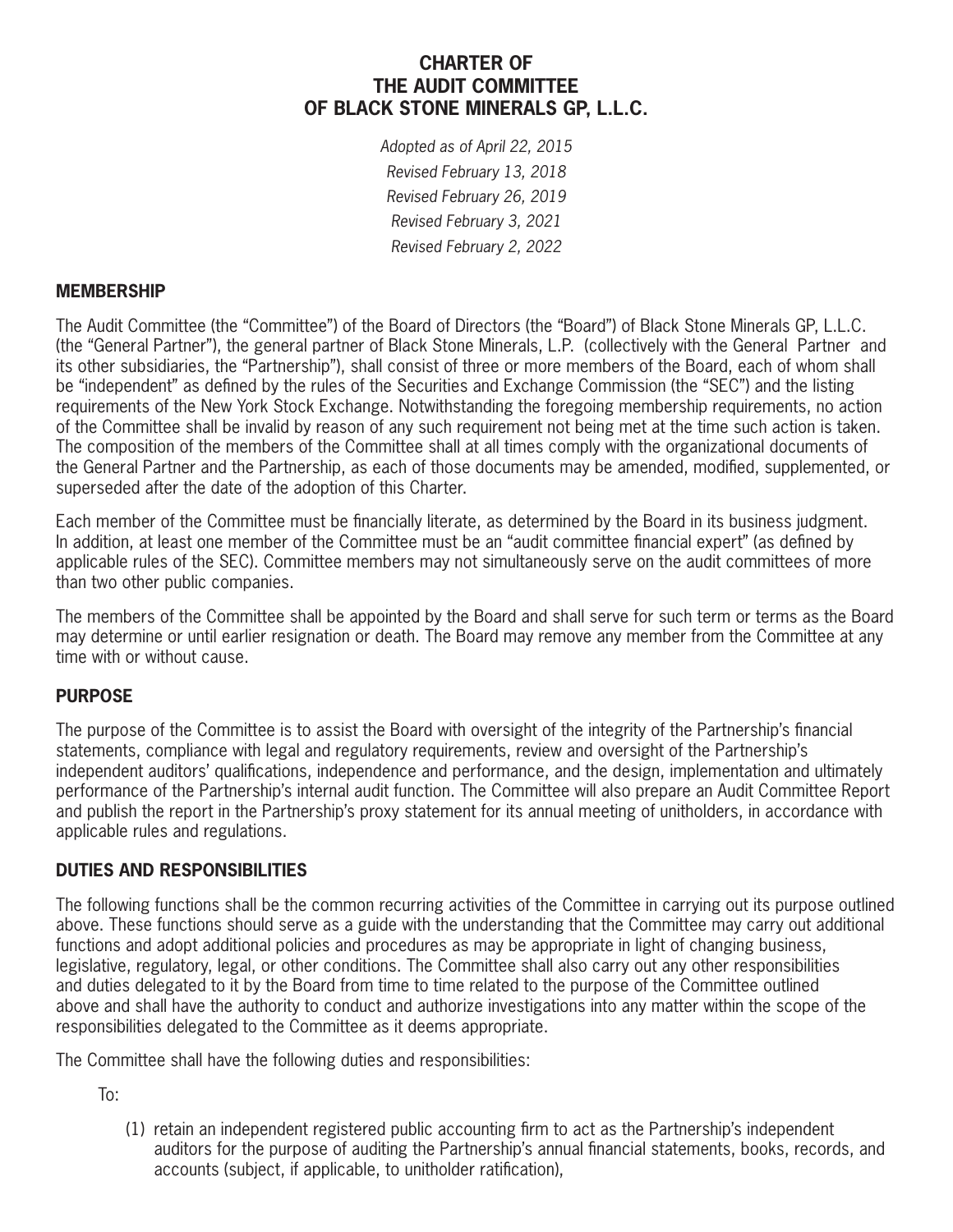- (2) determine the compensation of the Partnership's independent auditors,
- (3) review reports prepared by and oversee the Partnership's independent auditors,
- (4) terminate the Partnership's independent auditors, if necessary,
- (5) provide oversight of the Partnership's internal auditors, including the review and approval of the Partnership's annual internal audit plan and any material changes thereto, and
- (6) retain, compensate, and terminate, if necessary, any other accounting firm engaged for the purpose of preparing or issuing an audit report or performing other audit, review, or attest services for the Partnership. The independent auditors shall report directly to the Committee.

Prior to the retention of the Partnership's independent auditors or any other accounting firm engaged for the purpose of preparing or issuing an audit report or performing other audit, review, or attest services for the Partnership, to pre-approve all audit and non-audit services to be provided by such firm. Committee preapproval of audit and non-audit services is not required if the engagement for the services is entered into pursuant to pre-approval policies and procedures established by the Committee. The chair of the Committee shall have the authority to grant pre- approvals with respect to any one or more individual audit or permitted non-audit services for which estimated fees do not exceed \$500,000, provided such approvals are presented to the Committee at a subsequent meeting.

At least annually, to obtain and review a report by the Partnership's independent auditors that describes (1) the accounting firm's internal quality control procedures, (2) any material issues raised by the most recent internal quality control review or peer review or inspection of the firm or by any other inquiry or investigation by governmental or professional authorities in the past five years regarding one or more audits carried out by the firm and any steps taken to deal with any such issues, and (3) all relationships between the firm and the Partnership; and to discuss with the independent auditors this report and any relationships or services that may impact the objectivity and independence of the auditors.

At least annually, to review the qualifications, performance, and independence of the Partnership's independent auditors, including an evaluation of the lead audit partner, and assure the regular rotation of the lead audit partner as required by law.

To review the Partnership's Code of Business Conduct and Ethics and its enforcement and to review the adequacy and succession planning of the Partnership's accounting and financial personnel.

To review and discuss with the Partnership's independent auditors the matters required to be discussed by Auditing Standard No. 16, Communications with Audit Committees, including:

- (1) the auditors' responsibilities under generally accepted auditing standards and the responsibilities of management in the audit process,
- (2) the overall audit strategy,
- (3) the scope and timing of the annual audit,
- (4) any significant risks identified during the auditors' risk assessment procedures, and
- (5) when completed, the results, including significant findings, of the annual audit.

To review and discuss with the Partnership's independent auditors (1) all critical accounting policies and practices to be used in the audit, (2) all alternative treatments of financial information within U.S. generally accepted accounting principles ("GAAP") that have been discussed with management, the ramifications of the use of such alternative treatments, and the treatment preferred by the auditors, and (3) other material written communications between the auditors and management.

To review and discuss with the Partnership's independent auditors and management:

(1) any audit problems or difficulties, including difficulties encountered by the Partnership's independent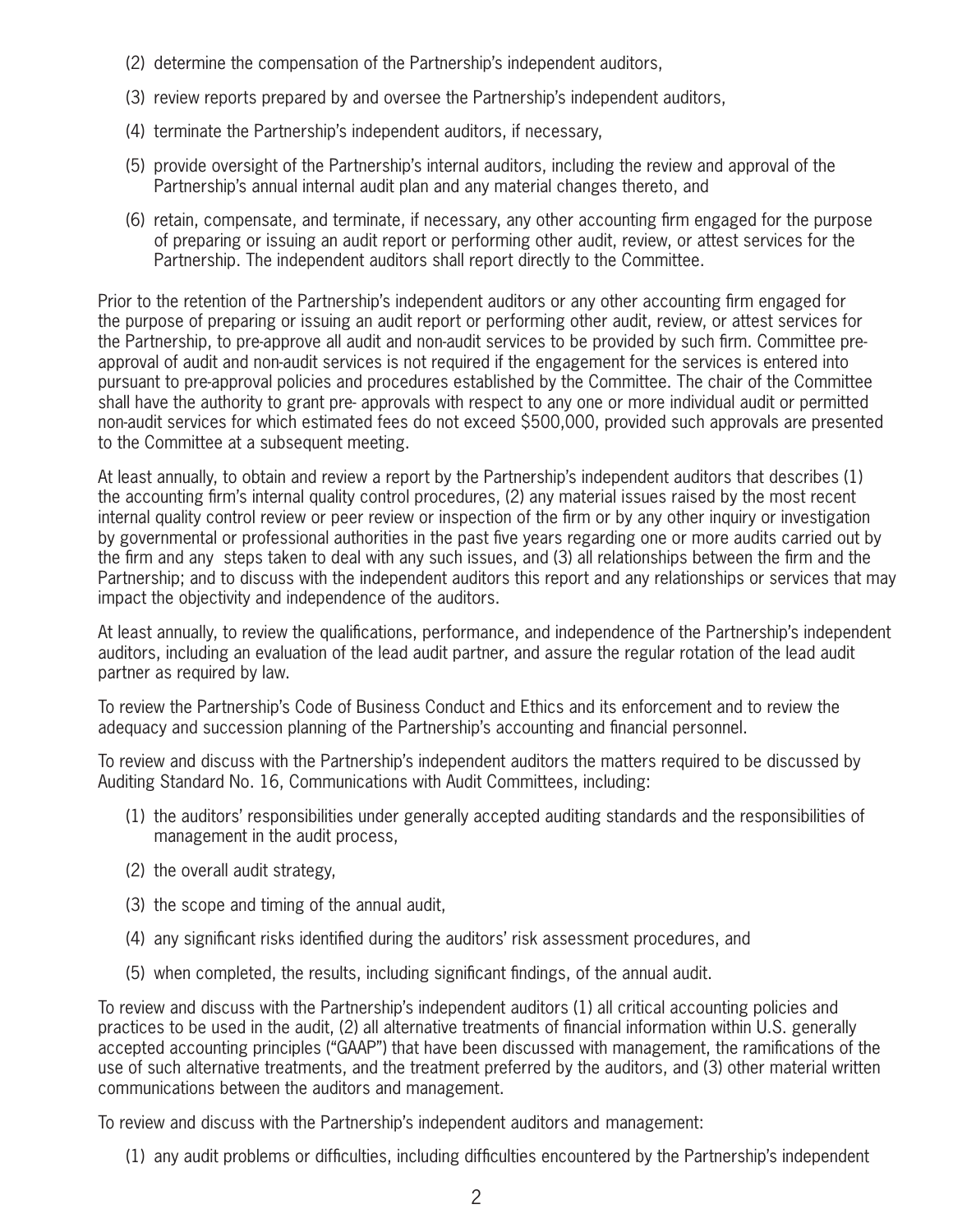auditors during their audit work (such as restrictions on the scope of their activities or their access to information),

- (2) any significant disagreements with management, and
- (3) management's response to any such problems, difficulties, or disagreements and to resolve any disagreements between the Partnership's auditors and management.

To review with management and the Partnership's independent auditors

- (1) any major issues regarding accounting principles and financial statement presentations, including any significant changes in the Partnership's selection or application of accounting principles,
- (2) any significant financial reporting issues and judgments made in connection with the preparation of the Partnership's financial statements, including the effects of alternative GAAP methods,
- (3) the effect of regulatory and accounting initiatives and off-balance sheet structures on the Partnership's financial statements,
- (4) the type and presentation of information to be included in the Partnership's earnings press releases (paying particular attention to any use of "pro forma" or "adjusted" non-GAAP information), as well as any financial information and earnings guidance provided to analysts and rating agencies, and
- (5) any Critical Audit Matters ("CAMs") and related CAM disclosures to be included in the independent auditor's report.

To review and discuss with the Partnership's independent auditors and management the Partnership's annual audited financial statements and quarterly financial statements (including the related notes), including reviewing the Partnership's specific disclosures under "Management's Discussion and Analysis of Financial Condition and Results of Operations."

To discuss with management the Partnership's guidelines and policies with respect to risk assessment and risk management, including the Partnership's major financial risk exposures and the steps management has taken to monitor and control such exposures as well as the risks associated with the Partnership's hedging strategy.

To review with management and the Partnership's independent auditors the adequacy and effectiveness of the Partnership's internal controls, including any significant deficiencies or material weaknesses in the design or operation of, and any material changes in, the Partnership's internal controls and any special audit steps adopted in light of any material control deficiencies, and any fraud involving management or other employees with a significant role in such internal controls.

To review with the Partnership's independent auditors management's plans with respect to the responsibilities, budget, and staffing of the Partnership's internal audit function and its plans for the implementation of the internal audit function and ultimately the responsibilities, budget and staffing of the Partnership's internal audit function.

To ultimately review with the Partnership's internal auditor any issues that the internal auditor believes warrant the Committee's attention as well as any significant reports prepared by the internal auditor and any responses from management.To review procedures for the receipt, retention, and treatment of complaints received by it or the Partnership regarding accounting, internal accounting controls, or auditing matters and the confidential, anonymous submission by employees of concerns regarding questionable accounting or auditing matters.

To set clear hiring policies for employees or former employees of the Partnership's independent auditors.

To prepare an Audit Committee Report as required by Item 407(d)(3)(i) of Regulation S- K and publish the report in the Partnership's proxy statement for its annual meeting of unitholders, in accordance with applicable rules and regulations.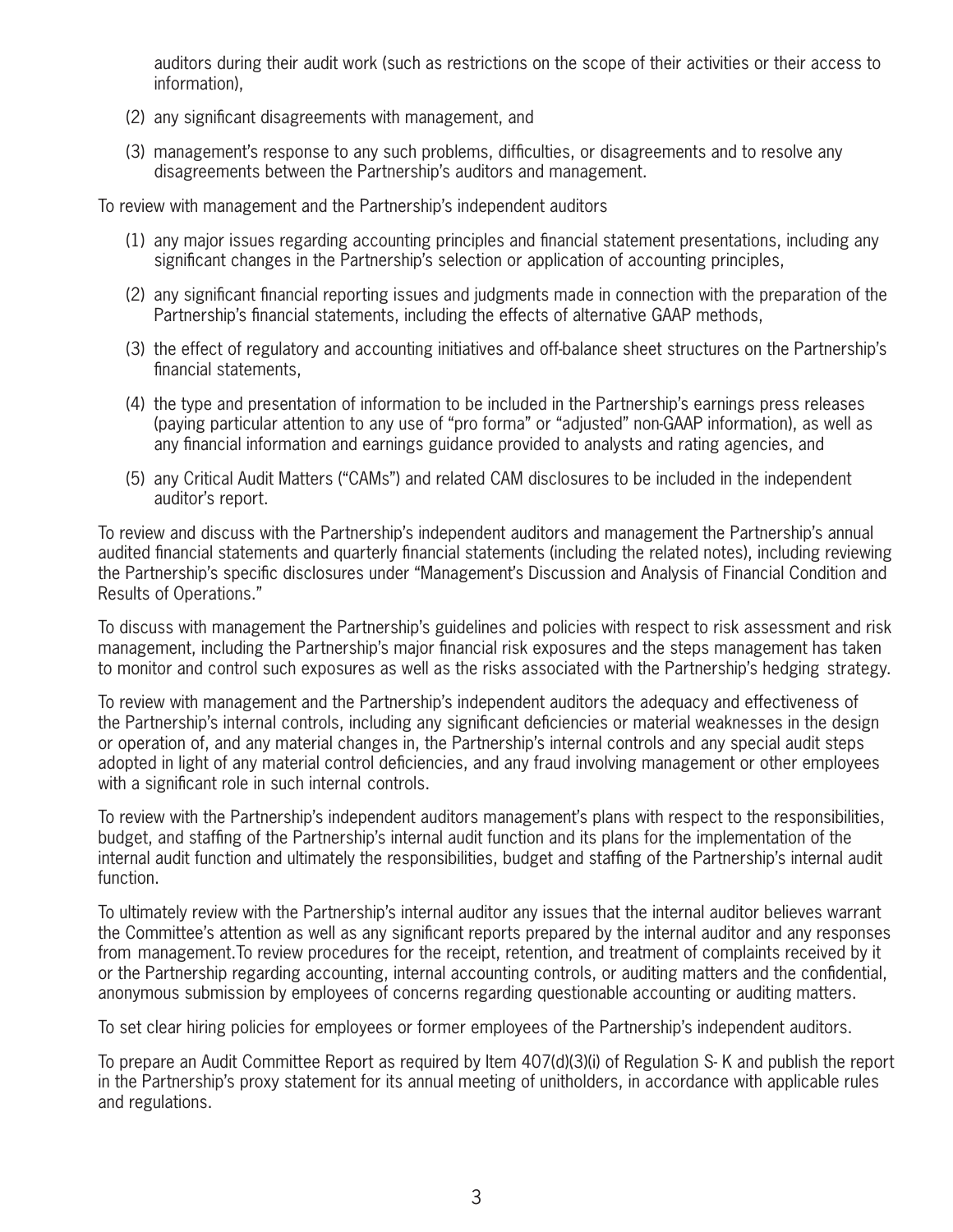### **LIMITATION ON RESPONSIBILITIES**

Although the Committee has the limited duties and responsibilities set forth in this Charter to assist the Board in fulfilling its oversight duties and responsibilities, it is not the duty or responsibility of the Committee or the Board to conduct audits or to determine that the Partnership's financial statements are complete and accurate and are in accordance with GAAP. Such activities are the responsibility of management, the internal auditor, and the independent auditor.

The duties of the Committee are merely advisory, and the Board retains full oversight responsibilities with respect to the integrity of the Partnership's financial statements, the independent auditor and the internal auditor. Accordingly, no member of the Committee shall have any special or greater liability than any other member of the Board as a result of his or her membership on the Committee.

# **OUTSIDE ADVISORS**

The Committee shall have the authority, in its sole discretion, to retain and obtain the advice and assistance of independent legal counsel or such other advisors as it deems necessary to fulfill its duties and responsibilities under this Charter. The Committee shall set the compensation, and oversee the work, of any independent legal counsel or other advisor. The authority granted in this Charter to engage advisors shall not affect the ability or obligation of the Committee to exercise its own judgment in fulfillment of its duties under this Charter.

The Committee shall receive appropriate funding from the Partnership, as determined by the Committee in its capacity as a committee of the Board, for the payment of compensation to any accounting firm engaged for the purpose of preparing or issuing an audit report or performing other audit, review, or attest services for the Partnership as well as any independent legal counsel or other advisor to the Committee and for ordinary administrative expenses of the Committee that are necessary or appropriate in carrying out its duties.

## **STRUCTURE AND OPERATIONS**

The Board shall designate annually a member of the Committee as the chair. The Committee shall meet at least four times a year at such times and places as it deems necessary to fulfill its responsibilities. The Committee shall maintain minutes of Committee meetings and shall report regularly to the Board regarding its actions and make recommendations to the Board as appropriate. These reports shall include a discussion of any issues that arise with respect to the quality or integrity of the Partnership's financial statements, the Partnership's compliance with legal or regulatory requirements, the performance and independence of the Partnership's independent auditors, or management's activities with respect to the design and implementation of the internal audit function and ultimately the performance of the internal audit function. In addition to the structure and operations of the Committee as set forth in this Charter, the Committee is governed by the same rules regarding meetings (including meetings in person or by telephone or other similar communications equipment), action without meetings, notice, waiver of notice, and quorum and voting requirements as are applicable to the Board or as provided for in the limited liability company agreement of the General Partner.

The Committee shall meet separately, and periodically, with management, company personnel primarily responsible for the design and implementation of the internal audit function and ultimately the internal auditor, and representatives of the Partnership's independent auditors, and may invite such persons or such other individuals to its meetings as it deems appropriate, to assist in carrying out its duties and responsibilities. However, the Committee shall meet regularly without such persons present.

Each member of the Committee as well as the chair will be paid the fee set by the Board for his or her services as a member. Subject to the Partnership's Corporate Governance Guidelines and other policies, Committee members, including the chair, will be reimbursed by the Partnership for all reasonable expenses incurred in connection with their duties.

The Committee shall periodically review this Charter and recommend any proposed changes to the Board for approval.